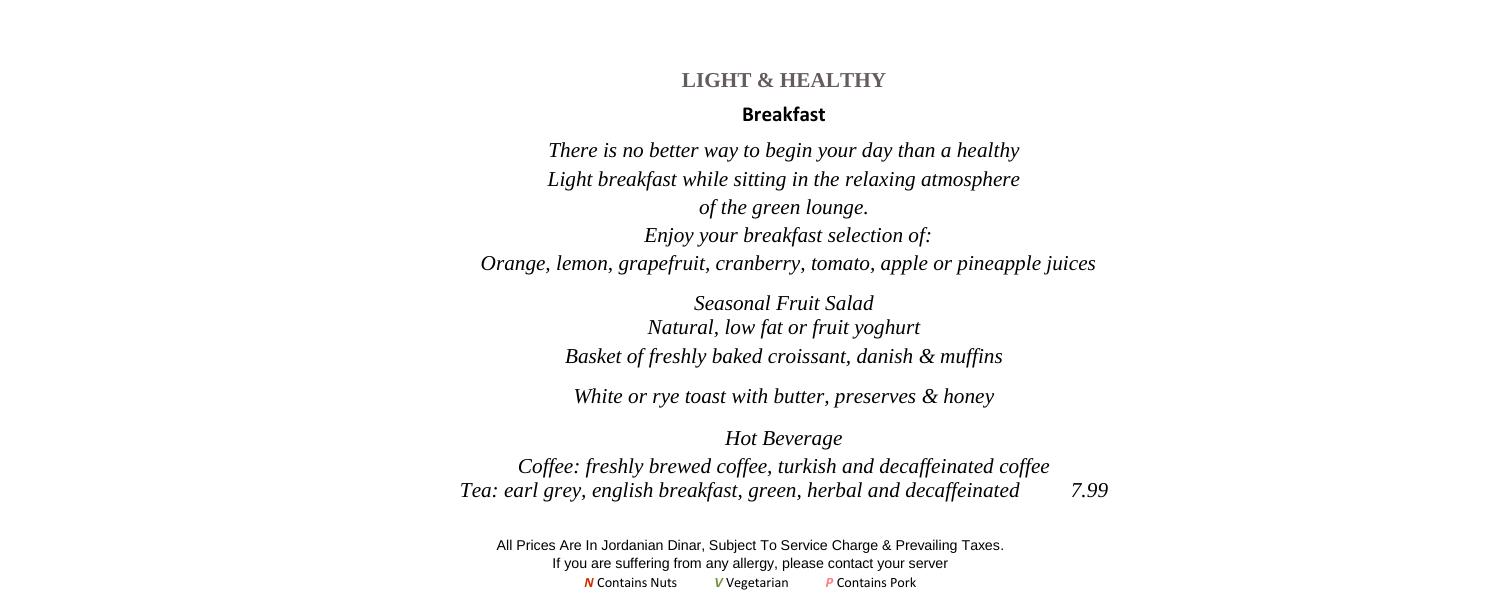### **SHERATON BAKERY**

### **Bakery Basket**

*Croissant, danish, muffin, white toast, rye toast and rolls, served with butter, preserves and honey 6*

**Cheese & Thyme Croissant (2 Pcs)** *2.5* **Blueberry Muffins (2 Pcs)** *1.5* **Fresh Seasonal Fruit Salad** *4*

# **ALL DAY ECLECTIC SALAD & APPETIZERS**

### **Caesar**

*Romaine lettuce, Caesar dressing, croûtons, anchovies, beef bacon, sun-dried tomatoes & parmesan 6*

### **Treat Yourself**

*150gm grilled cajun chicken breast 9 6pcs of grilled shrimps 10*

## **Quinoa & Smoked Trout**

*Baby spinach leaves, mixed quinoa, smoked trout, fish, beans sprouts, pomegranate drizzled with Italian dressing 7*

## *Caprese Salad V*

*Sliced tomatoes, buffalo mozzarella & basil olive oil 8.5*

## *Arugula, Vegetables & Blue Cheese V*

*Baby spinach leaves, mixed quinoa, smoked trout, fish, beans Baby arugula, cherry & sun-dried tomatoes, radish, capsicum, sprouts, pomegranate drizzled with Italian dressing asparagus, blue cheese, walnuts, scented with olives & balsamic vinaigrette 7*

## **Selection of Cold & Hot Mezzeh** *N*

*Hummus, mutabal, fattoush, labneh, stuffed vine leaves, fried kubbeh, spinach & cheese sambusek 11.5*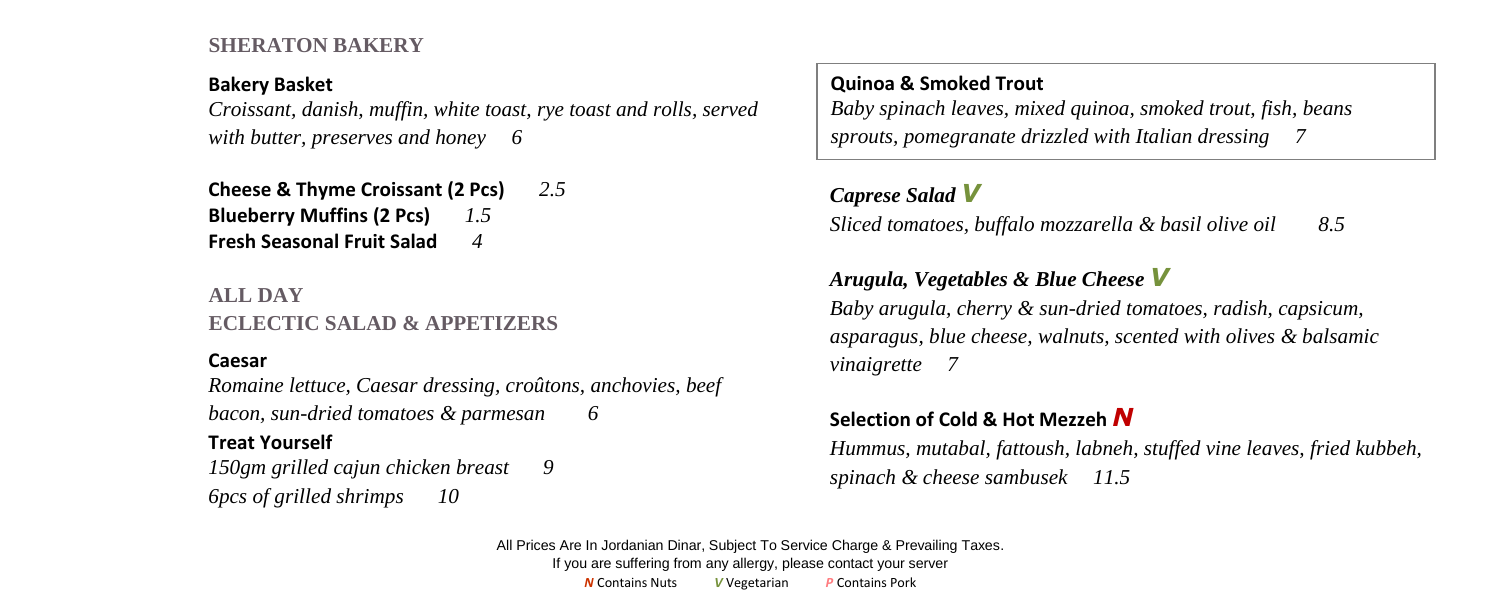### **WHET YOUR APPETITE**

### **Prawns & Calamari Tempura (12 Pcs)**  *Deep fried with sweet chili sauce 11*

# **BBQ Chicken Wings (8 Pcs)**

*Blue cheese dip 6*

# **Chicken Strips (6 Pcs)**

*Batter fried chicken fillet, crispy french fries & spicy tomato sauce 9*

# **ITALIAN BIG FELLOW**

## **Bolognese Lasagne**

*Slow cooked angus beef ragout, béchamel sauce, mature mozzarella cheese 10*

## **Seafood Linguine**

*Homemade linguine, mixed seafood, basil tomato sauce 11*

# *Penne All' Arrabbiata V*

*Penne pasta, chili & garlic spiced tomato sauce 8*

# *Rigatoni V*

*Rigatoni pasta in a cream sauce with button mushrooms 9*

# **PIZZA FROM THE WOOD OVEN**

# *Margarita V*

*Tomato sauce, oregano & mozzarella cheese 8*

## *Pepperoni*

*Tomato sauce, beef pepperoni & mozzarella cheese 9*

## *Pizza Frutti Di Mare*

*Tomato sauce, mixed seafood & mozzarella cheese 11*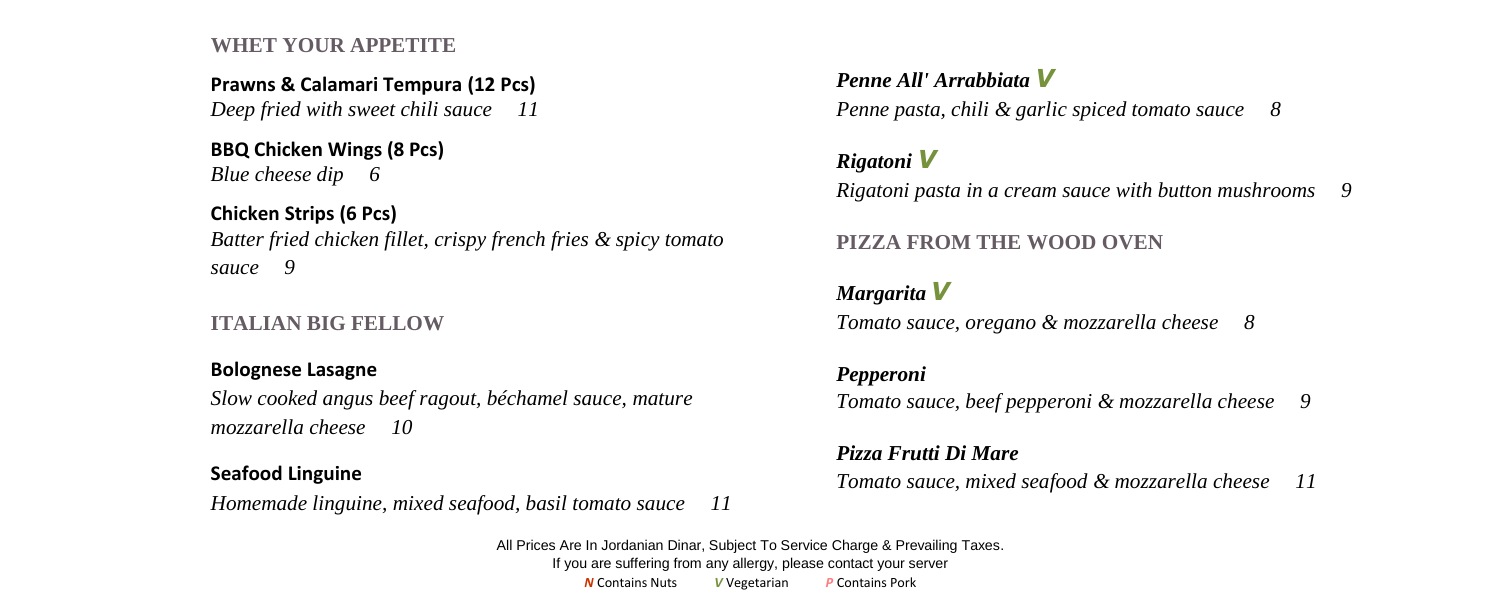### **BREAD & WRAPS**

#### **The Classic Burger**

200gm Beef patty, melted red cheddar cheese, tomatoes, lettuce in a sesame seeded bap with caramelized onions 12

### **Grilled Steak**

Shredded tender beef fillet in a soft twist bread with sautéed onions & button mushrooms topped with melted, cheddar cheese & homemade BBQ sauce 10

### **Charcoal Grilled Chicken & Vegetables**

*Lettuce, pesto, dijon mustard seeds & cheddar cheese, whole grain bread* 10

## **Lamb Kofta Ahlan Wa Sahlan**

Lamb patty wrapped in shrak bread, spring onions, hummus, arugula & tahini dip 10

## **Surf & Turf Burger**

200gm Beef patty, grilled shrimps in creamy cheddar sauce, tomatoes, lettuce, gherkin pickles, spicy 1000 island dressing. In a sesame seeded bap 14

## **Vegetable Quesadilla** *V*

 $\mathcal{L}$ Mixed fresh vegetables, red cheddar cheese with guacamole, sour cream  $\&$  tomato salsa 6

*sprouts, pomegranate drizzled with Italian dressing* ALL BREAD & WRAPS ARE SERVED FRENCH FRIES & MANGO SALAD WITH LIME CHILI SAUCE EXCLUDING QUESADILLA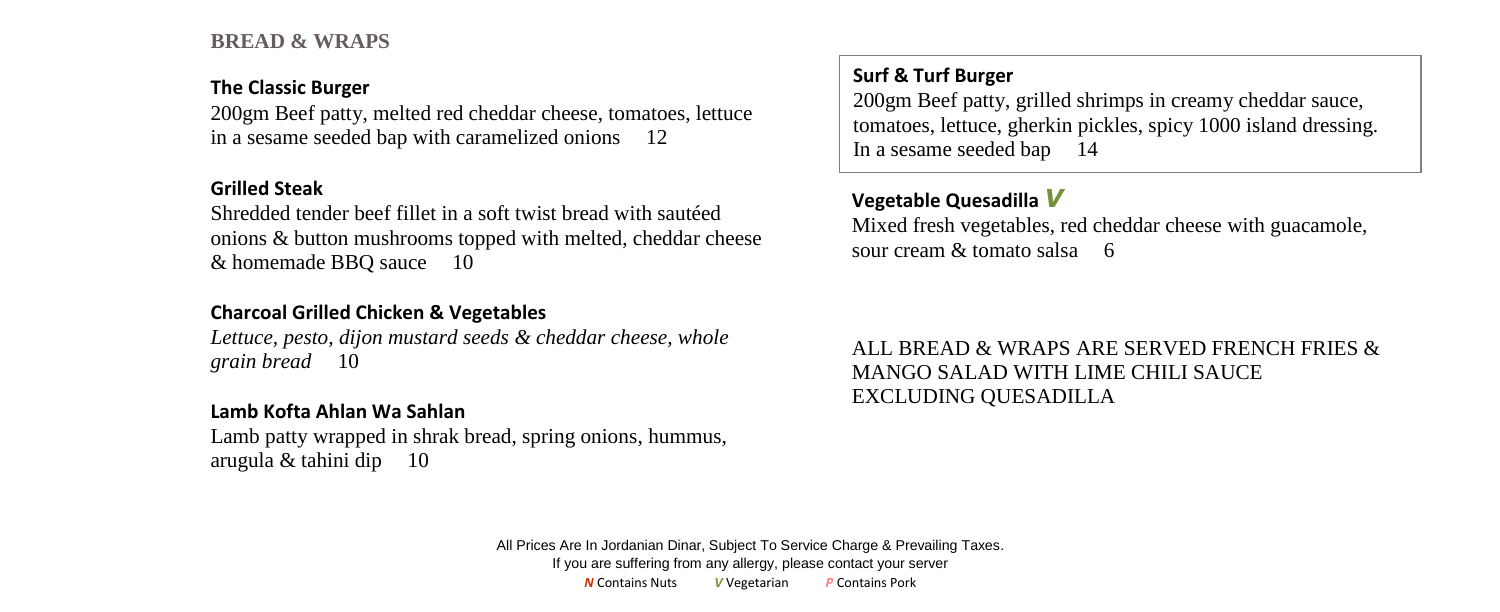#### **SWEET ENDINGS**

#### **New York Cheesecake**

*Citrus cheesecake, anglaise sauce & caramelized pineapple 5*

#### **Double Chocolate & Walnut Brownie**

*Vanilla ice cream 5*

### **Seasonal Sliced Fresh Fruits**

*Sliced selected fruits with minted yoghurt 6*

### **Ice Cream & Sorbets By The Scoop**

*Chocolate, Vanilla, Mango, Strawberry, Lemon 4*

### **HOT BEVERAGES**

#### **Coffee**

*Freshly brewed coffee, Turkish and decaffeinated coffee 3.5*

### **Tea**

*Earl grey, english breakfast, green, herbal and decaffeinated 3.5*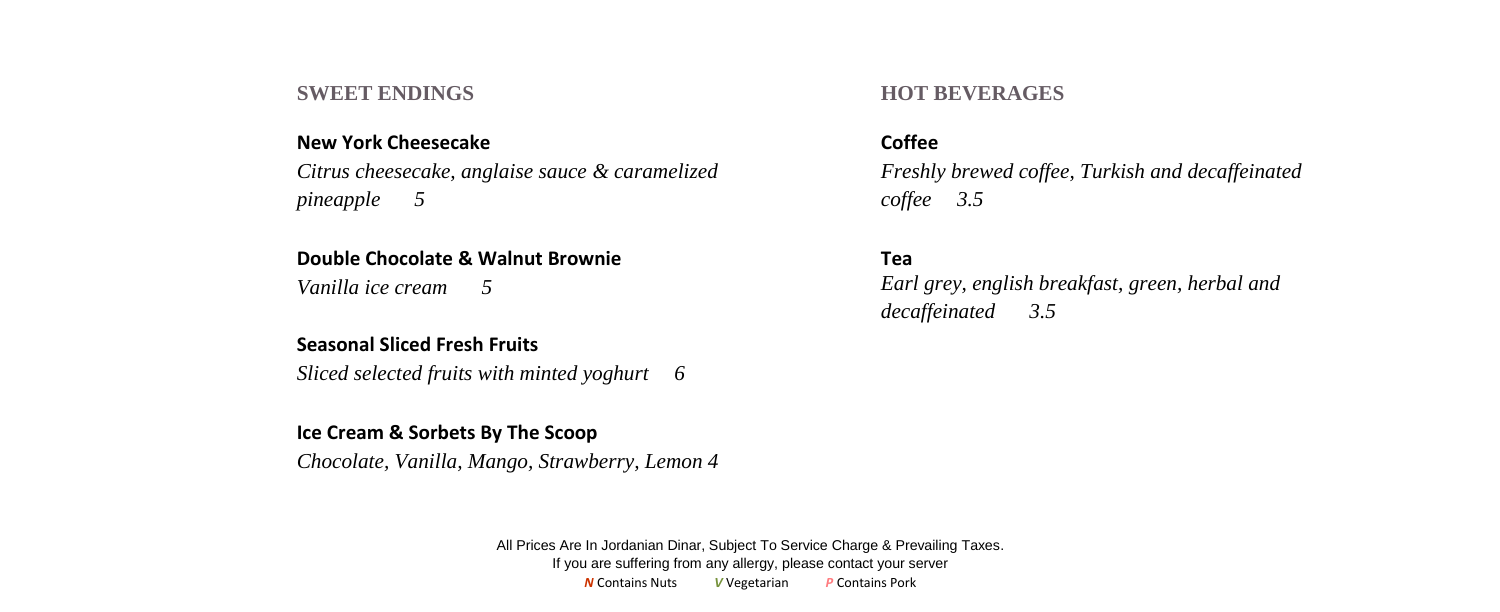### **SHERTATON SELECTS**

| <b>White Wine</b>                                                                                                            | <b>Glass</b><br>125ml | <b>Bottle</b><br>750ml |
|------------------------------------------------------------------------------------------------------------------------------|-----------------------|------------------------|
| <b>MASI - SOAVE CLASSICO</b>                                                                                                 | 9                     | 48                     |
| Veneto, Italy                                                                                                                |                       |                        |
| Intense, with distinctive pear aromas, fresh with hints of citrus fruit and pineapple. Delicate and well-<br>balanced finish |                       |                        |
| PENFOLDS KOONUNGA HILL - CHARDONNAY                                                                                          | 9.5                   | 50                     |
| South Australia<br>Lovely tropical fruits, granny smith apple skin and hints of nashi pear with supportive creamy            |                       |                        |
| nougat/praline oak                                                                                                           |                       |                        |
| <b>JR CLASSIC - CHARDONNAY</b>                                                                                               | 7                     | 34                     |
| Jordan                                                                                                                       |                       |                        |
| Dry medium bodied wine, with a bright golden color, very distinctive aromas of tropical fruits, ripe apples,                 |                       |                        |
| pears and a touch of spices that adds elegance and finesse                                                                   |                       |                        |
| All Prices Are In Jordanian Dinar, Subject To Service Charge & Prevailing Taxes.                                             |                       |                        |
| If you are cuffering from any allergy, please contact your conver-                                                           |                       |                        |

If you are suffering from any allergy, please contact your server *N* Contains Nuts *V* Vegetarian *P* Contains Pork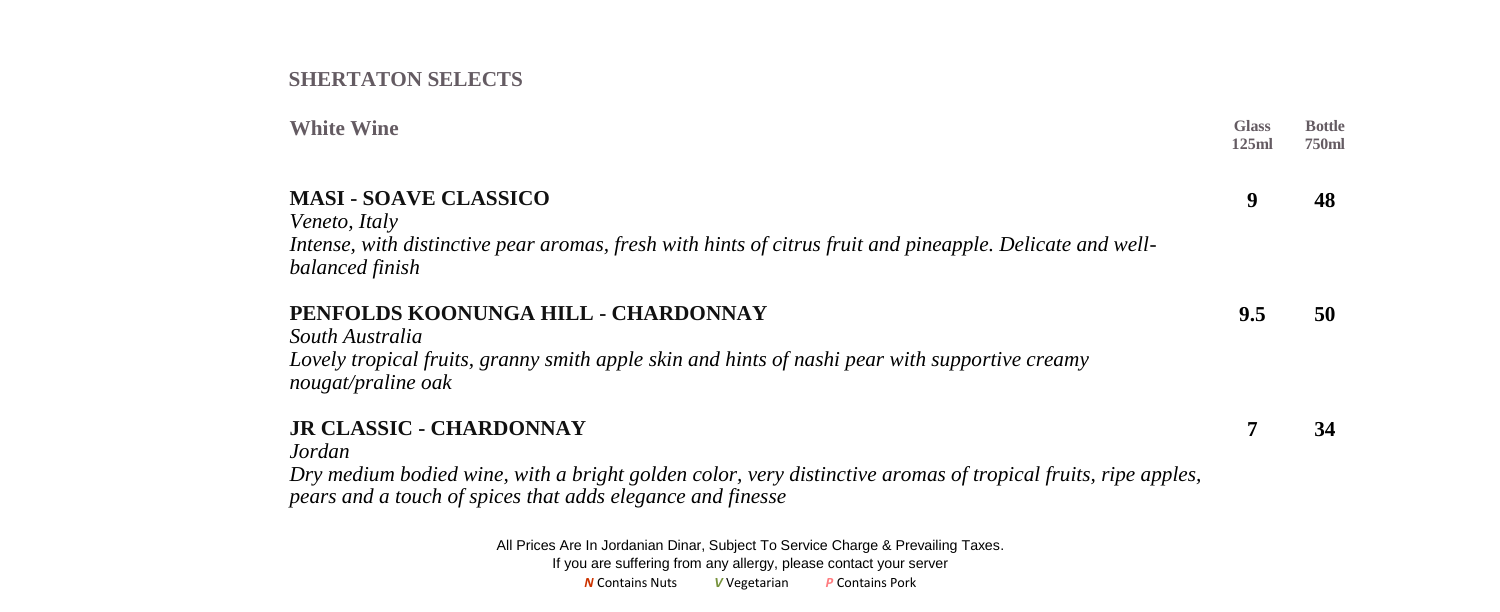### **SHERTATON SELECTS**

| <b>Red Wine</b>                                                                                                                    | <b>Glass</b><br>125ml | <b>Bottle</b><br><b>750ml</b> |
|------------------------------------------------------------------------------------------------------------------------------------|-----------------------|-------------------------------|
| <b>Masi Campofiorin - Rosso Del Veronese</b>                                                                                       | 11                    | 58                            |
| Veneto, Italy                                                                                                                      |                       |                               |
| Deep ruby red in colour with aromas of cherry & spice                                                                              |                       |                               |
| Penfolds, Koonunga Hill Shiraz Cabernet                                                                                            | 11                    | 58                            |
| South Australia                                                                                                                    |                       |                               |
| Intense dark chocolate, blueberry and fresh blue fruits. Tight grainy Cabernet tannins mesh with plush and<br><i>lovely Shiraz</i> |                       |                               |
| <b>JR CLASSIC – Cabernet Sauvignon</b>                                                                                             | 7                     | 34                            |
| Jordan                                                                                                                             |                       |                               |
| Medium bodied wine with an elegant violet color. Releasing lovely strawberry, raspberry and intriguing                             |                       |                               |
| black currant aromas with delicate spiciness on the palate                                                                         |                       |                               |
| All Prices Are In Jordanian Dinar, Subject To Service Charge & Prevailing Taxes.                                                   |                       |                               |
| If you are suffering from any allergy, please contact your server                                                                  |                       |                               |

*N* Contains Nuts *V* Vegetarian *P* Contains Pork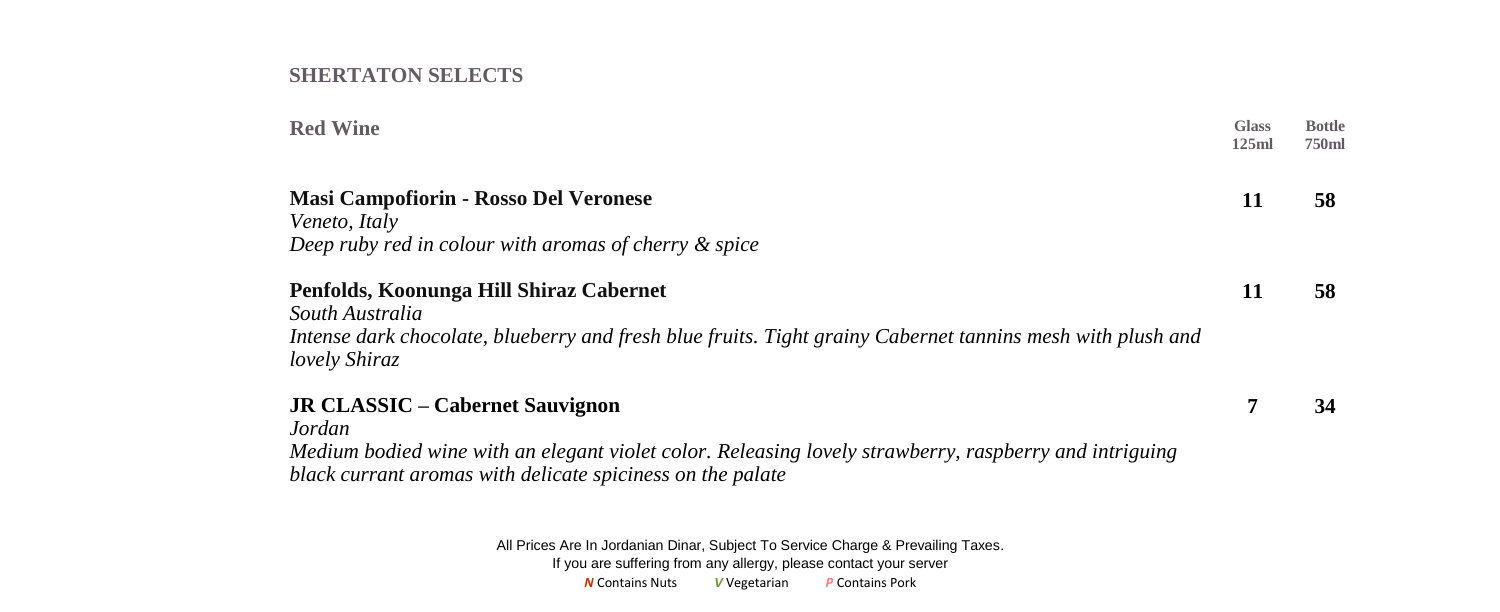### **SHERTATON SELECTS**

| <b>Champagne &amp; Sparkling Wine</b>                                               | <b>Glass</b><br>125ml | <b>Bottle</b><br>750ml |
|-------------------------------------------------------------------------------------|-----------------------|------------------------|
| <b>Laurent Perrier, Champagne Brut</b>                                              |                       | 125                    |
| Champagne, France                                                                   |                       |                        |
| Balanced & fresh, carrying flavors of crunchy pear, apricot & ground ginger         |                       |                        |
| Bottega Alexander, Vino Dei Poeti- Rose                                             |                       |                        |
| Veneto, Italy                                                                       |                       |                        |
| Distinctly floral notes of currants $\&$ wild strawberries, fresh $\&$ good acidity |                       |                        |
| Bottega Alexander, Vino Dei Poeti- Brut                                             | 9                     | 49                     |
| Veneto, Italy                                                                       |                       |                        |
| Fruity, flowery, with scents of acacia flowers, apple, citrus fruits & white peach  |                       |                        |
|                                                                                     |                       |                        |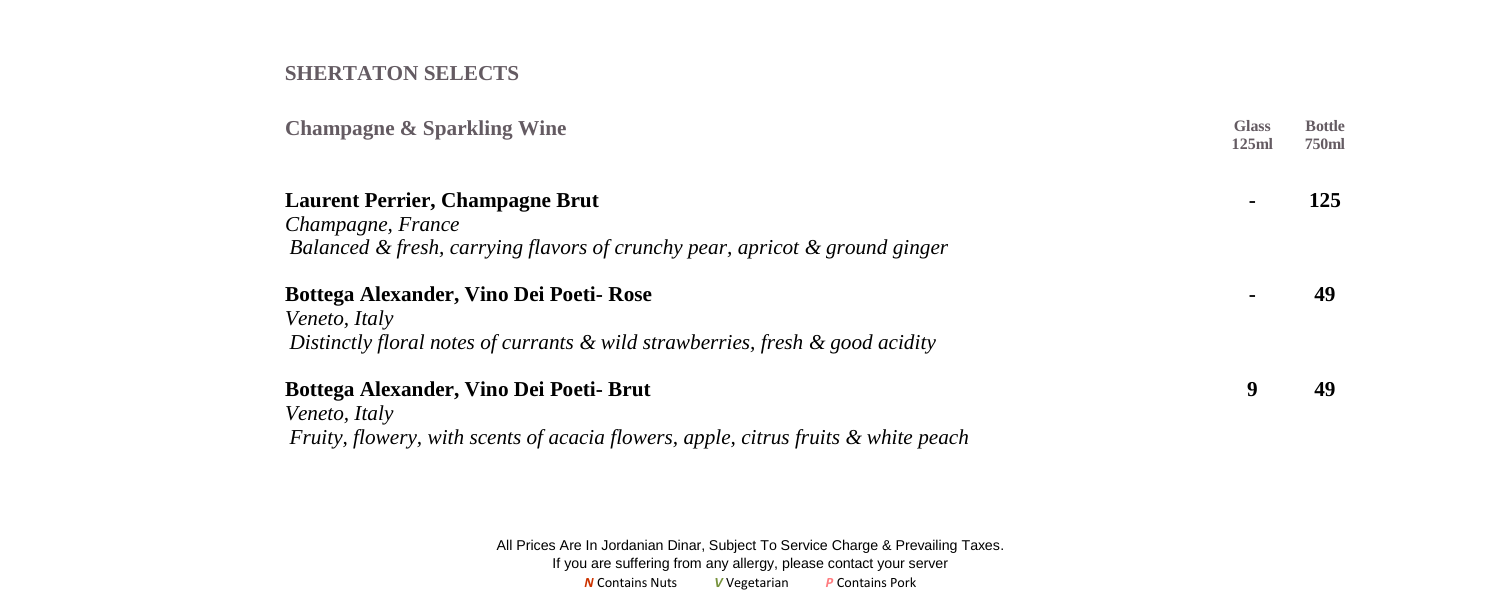## C**RAFT & FUSION BEERS**

### **Carakale Draught Blonde Ale** 7

*Colorado, Fuhays- Jordan 5% Alc.33Cl Golden blonde Ale with a hint of toasted malt slightly bitter with a clean finish*

#### **Carakale Draught Pale Ale** 7

*Colorado, Fuhays- Jordan 6.5% Alc.33Cl Pale color, roasted malt flavor & slightly bitter taste*

#### **Carakale Draught Jordan Lager**7

*Colorado, Fuhays- Jordan 5.5% Alc.33Cl Soft malt complexity is in the forefront, with a noble hop bitterness*

## **Heineken Arctic Mint Freeze**7.75

*Amsterdam, Netherland 5% Alc.33Cl Nice balance of fruit, hop bitterness & mint fragrance*

**Heineken Equator Chili Chop** 7.75 *Amsterdam, Netherland 5% Alc.33Cl A new experience with the great taste of red chili*

#### **Heineken Lima Lemongrass** 7.75

 *Amsterdam, Netherlands 5% Alc.33Cl New beer experience with the coolness of the Lemongrass aroma, great taste to refresh your summer*

# **BEER**  *Amstel Bottle 5.75 Amstel Draught 5.75 Heineken Bottle 7.75 Heineken Draught 7.75 Corona 7.75 Almaza 7.75 Stella 7.75 Budweiser 7.75 Hoegaarden 7.75 Guinness 8.5 Kilkenny 9 Non-Alcoholic Beer 4.5*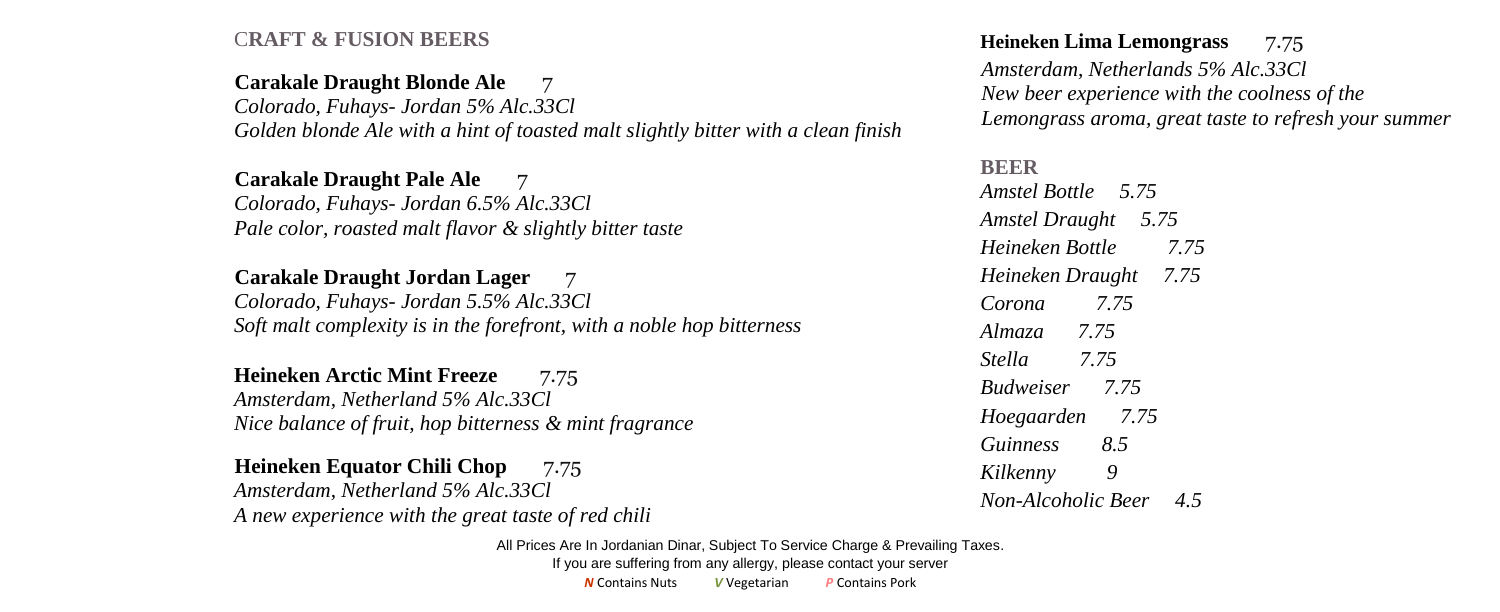#### **MARTINIS & MUCH MORE**

### **Classic Martini**

*Dry martini shaken or stirred with your favorite standard Vodka or Gin* 8

### **Cosmopolitan**

*Vodka, cointreau, lime & cranberry juice 8*

## **Peach**

*Vodka and fresh peach puree 8*

#### **Chocolate**

*Vodka and crème de cacao 8*

#### **Sunset**

*Gin, cranberry juice and drops of lime 8*

**COCKTAILS**

## **Blue Lagoon**

*Gin, blue curacao, sweet & sour with sprite 8*

### **Bellini**

*Fresh peach puree topped with sparkling wine 8.5*

### **Tropical**

*Bacardi gold, orange juice, passion fruit juice topped With sparkling wine 8*

### **Manhattan**

*Bourbon whisky, sweet vermouth & dash of angostura Bitters 8*

#### **Toblerone**

*Kahlua, baileys, frangelico cream and honey 8*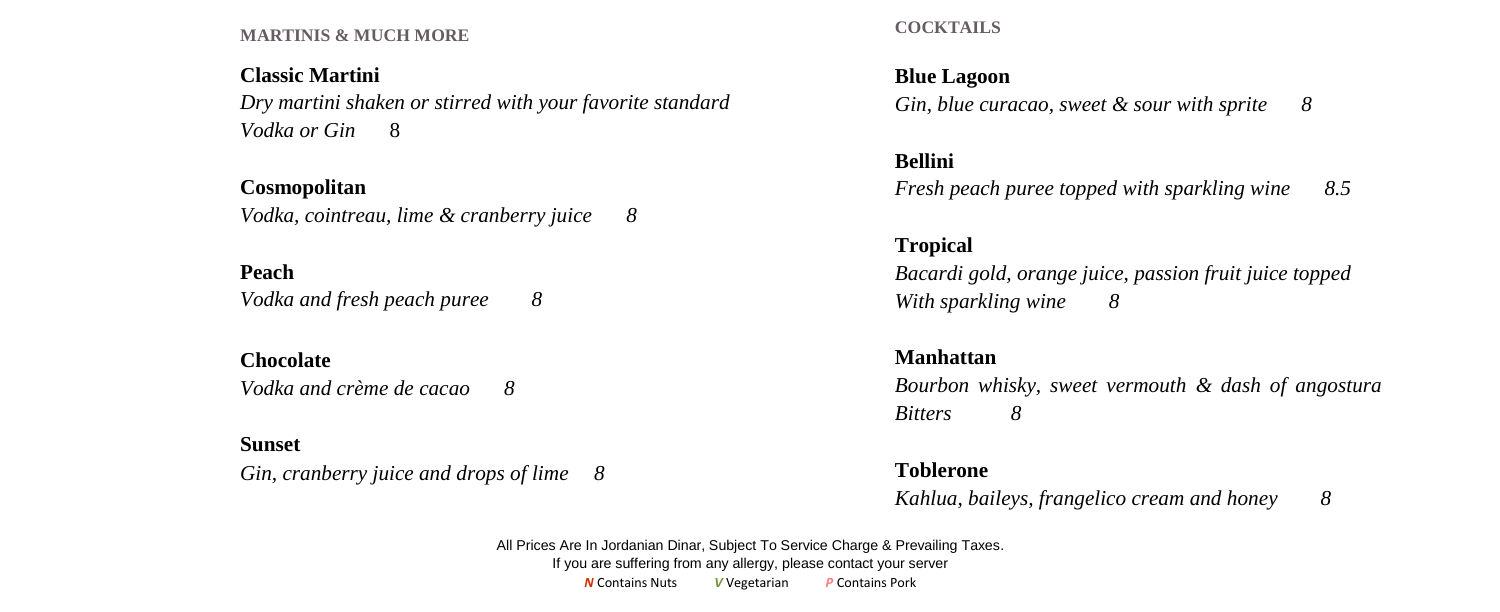### **Sea Breeze**

*Vodka, grapefruit & cranberry juice 8*

**Daiquiri** *Light rum, lime juice & dash of sugar syrup 8*

## **Frozen Fruits Daiquiri**

*Light rum, lime juice with your choice of fresh fruits strawberry, peach, banana 8*

### **Margarita**

*Tequila, cointreau, lime juice & dash of sugar syrup 8*

### **Frozen Fruits Margarita**

*Tequila, cointreau, lime juice with your choice of fresh fruits strawberry, peach, banana 8*

### **Pina Colada**

*Light rum, malibu, coconut puree & pineapple juice 8*

### **Caipirinha**

*Cachaca muddled with fresh lime wedges & brown sugar 8*

### **Caipiroska**

*Vodka muddled with fresh lime wedges & brown sugar 8*

### **White Russian** *Vodka, kahlua & cream 8*

**Black Russian** *Vodka & kahlua 8*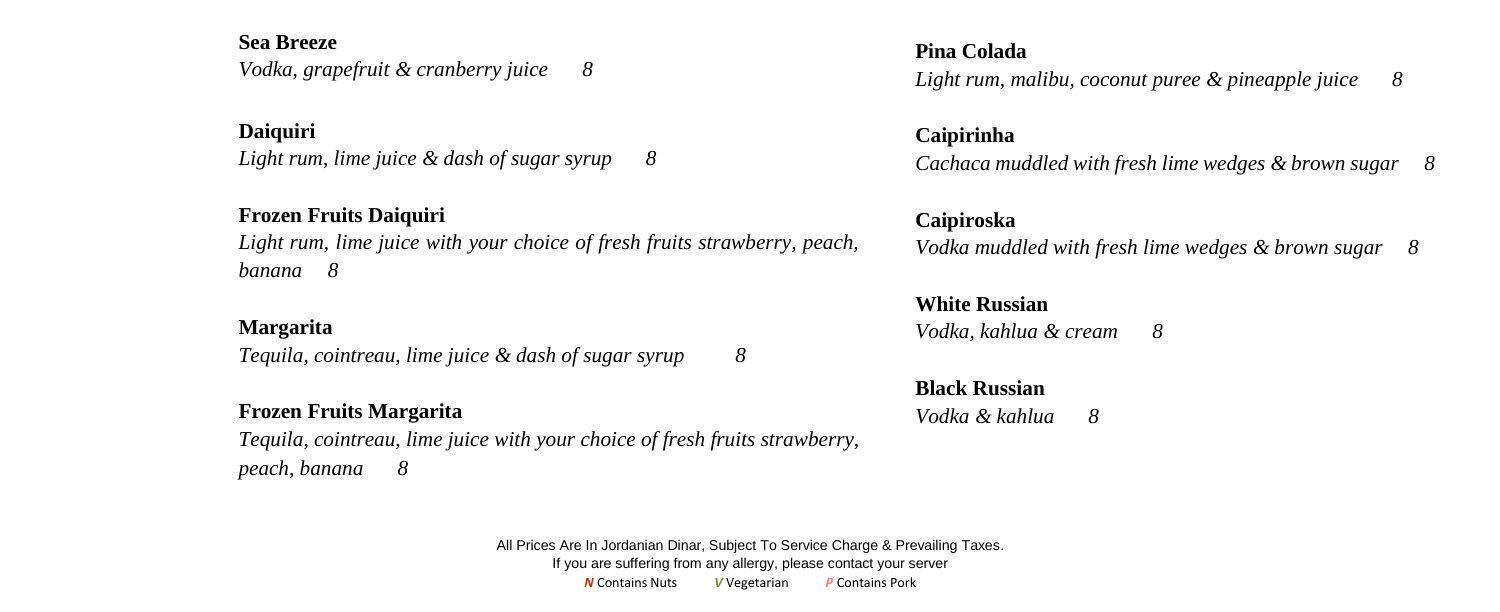#### **NON-ALCOHOLIC COCKTAILS**

**Moon Walker** *Milk, banana and honey 5.5*

#### **Pink Panther**

*Strawberry, apple, mango, banana and pineapple 5.5*

### **Virgin Pina Colada**

*Pineapple juice and coconut puree 5.5*

#### **Coconut Kiss**

*Pineapple, orange juice, coconut puree, cream and dash of grenadine 5.5*

#### **Ipanema**

*Lime, brown sugar, ginger ale 5.5*

All Prices Are In Jordanian Dinar, Subject To Service Charge & Prevailing Taxes. If you are suffering from any allergy, please contact your server *N* Contains Nuts *V* Vegetarian *P* Contains Pork

#### **APERITIF**

*Campari 7 Pimms No.1 7 Pernod 7 Baileys 7 Martini Dry 7 Martini Bianco 7 Martini Rosso 7* **STANDARD WHISKY** *Johnnie Walker Red Label 8*

*Dewar's White Label 8 Ballantine's 8 Famous Grouse 8 J&B Rare 8 Jameson 8*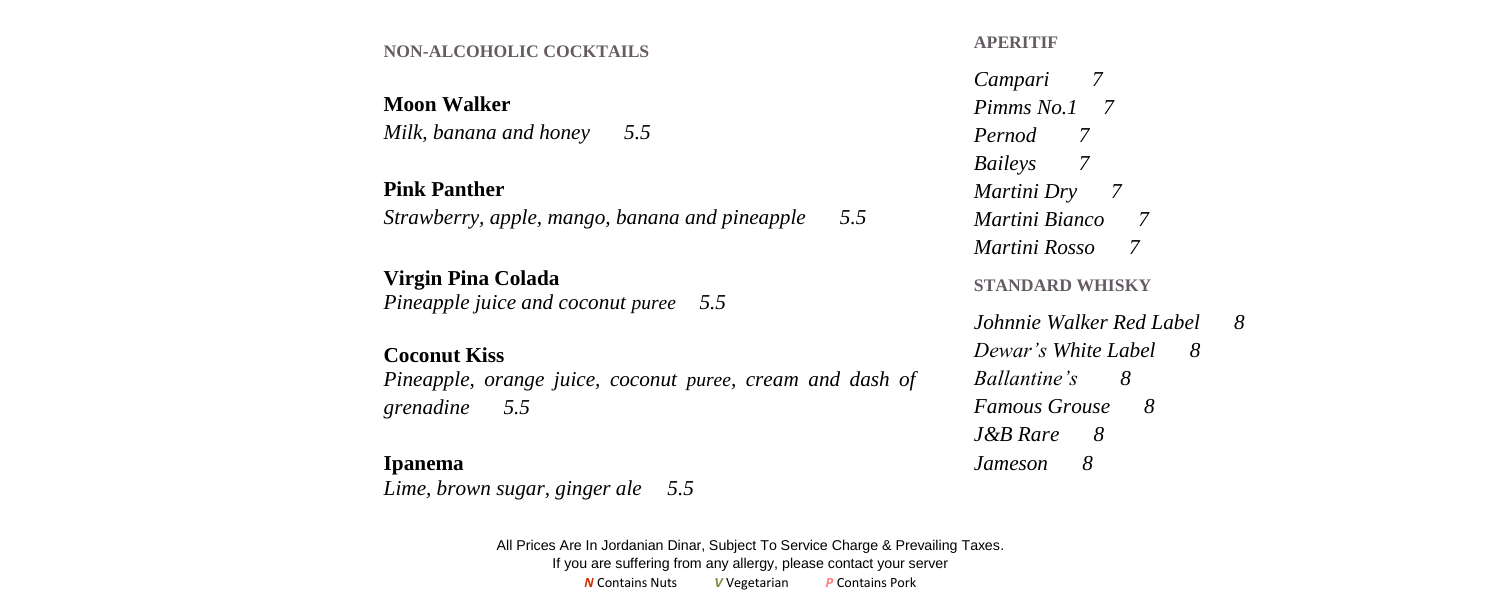#### **DELUXE & PREMIUM WHISKY**

| Johnnie Walker Double Black<br>11.75    |
|-----------------------------------------|
| Johnnie Walker Black Label 9.25         |
| Chivas Regal 9.25                       |
| Chivas Royal salute 33.75               |
| Johnnie Walker Gold Label Reserve<br>21 |
| Johnnie Walker Blue Label – 41          |
| <b>MALT WHISKY</b>                      |
| Glenlivet 12 Years<br>9.75              |
| Glen Grant 7.5                          |
| <b>BOURBON &amp; TENNESSEE</b>          |
| Canadian Club 8                         |
| Crown Royal 8                           |
| <b>Southern Comfort</b><br>-8           |
| Jack Daniel's<br>8                      |

**STANDARED VODKA**

| Smirnoff 7               |       |
|--------------------------|-------|
| Stolichnaya 7            |       |
| Absolut Blue 8           |       |
| 8<br>Russian Standard    |       |
| 7.5<br>Stolichnaya Gold  |       |
| Ciroc 10<br>Ketel One 9  |       |
| Russian Standard Imperia | 11.75 |
| Level 15.75              |       |
| <b>Belvedere</b> 15      |       |
| Grey Goose 13.25         |       |
| Alexia 12.75             |       |

*Elite 21*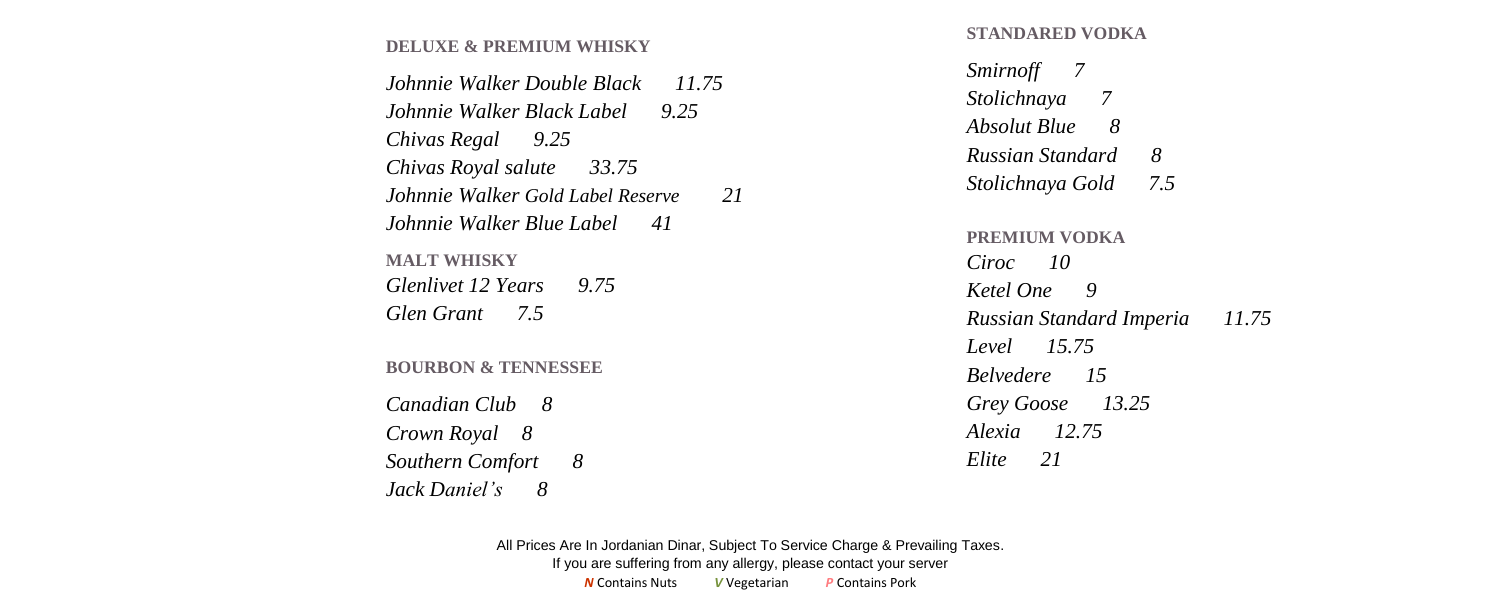#### **STANDARED GIN**

| 75<br><i>Beefeater</i> |     |
|------------------------|-----|
| Gordon's 7.5           |     |
| 75<br>Tanqueray        |     |
| <b>Bombay Sapphire</b> | 7.5 |
| RUM                    |     |
| Bacardi gold<br>7      |     |
| 7<br>Bacardi light     |     |
| <b>TEOUILA</b>         |     |
| Jose Cuervo White      | 7   |
| Jose Cuervo Gold       |     |

#### **COGNAC**

*Remy Martin V.S.O.P 20 Hennessy V.S.O.P 23.25 Camus XO 31.5*

**LIQUORS**

*Amaretto 7 Baileys 7 Galliano 6.5 Sambuca 6.5 Kahlua 6.5 Drambuie 6.5*

*Fernet Branca 7*